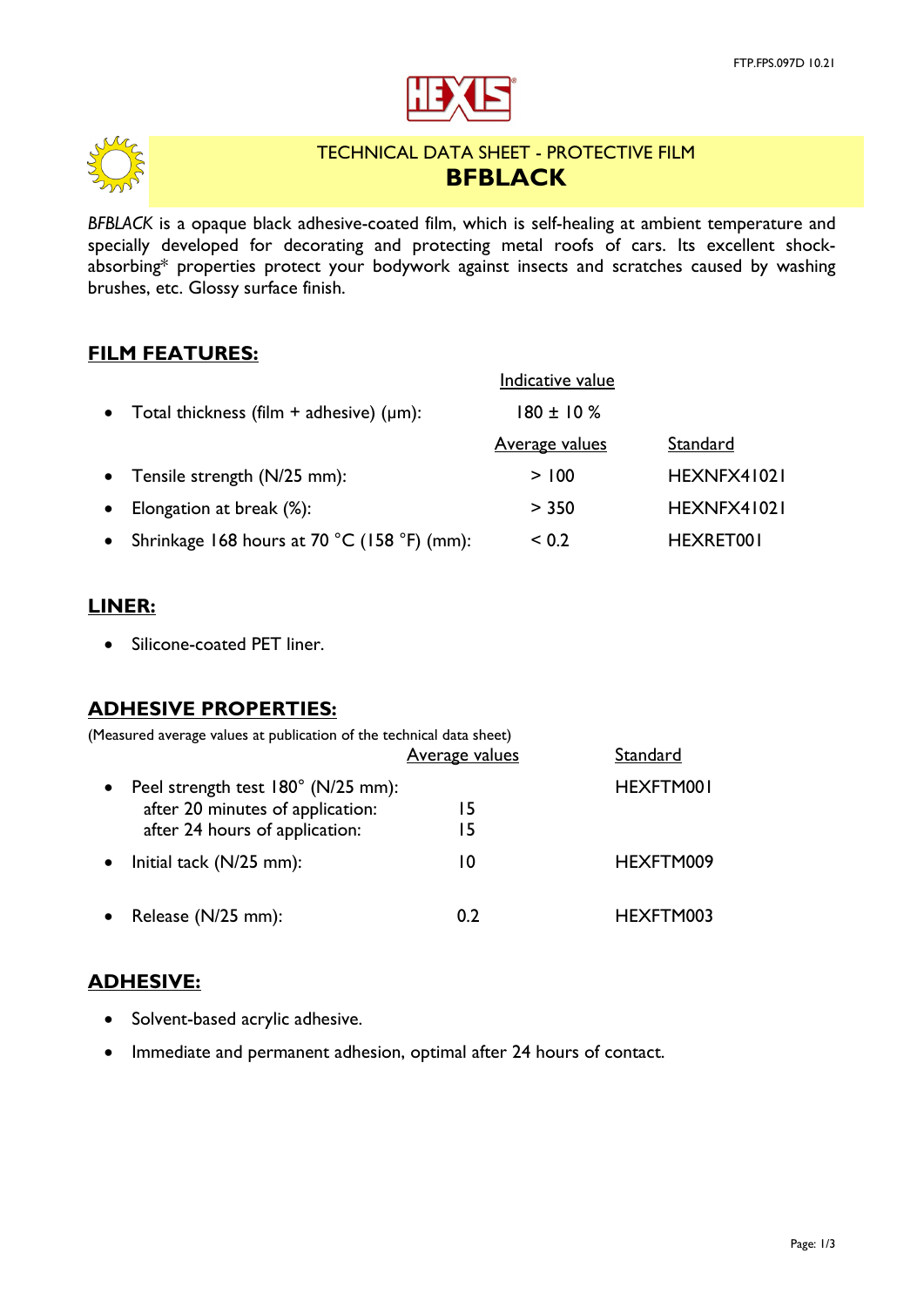#### **USER'S INSTRUCTIONS:**

- Minimum recommended application temperature  $+10\degree C$  (+50  $\degree F$ ). Apply preferably between +15 °C and +35 °C (59 °F to 95 °F).
- Operating temperature range: -40  $^{\circ}$ C to +90  $^{\circ}$ C (-40  $^{\circ}$ F to +194  $^{\circ}$ F).
- Self-healing properties of the film at ambient temperatures: This phenomenon of reabsorbing scratches accelerates especially as the temperature increases.
- Cut the film to the size of the part to be wrapped, allowing +10 cm (4 in.) of extra margin.

*The remaining film must be stored on its original core (do not cut the rolls into several lengths or widths, do not repackage the product); the roll must be closed immediately and properly (tape or roll-collars) after use in order to preserve all its qualities.*

- Apply wet.
- Apply to a surface that is clean and free from any traces of contaminants (dust, grease, wax, silicone, etc.).

*Particular care must be taken to clean the angles and periphery of the target surfaces in order to enable the film to adhere properly to the surface.*

• In the case of an already painted substrate, self-adhesive media must only be applied to undamaged original paintwork. If the paintwork is not original and/or damaged, the application and the removal are at the judgement and risk of the installer.

# **OPERATING RECOMMENDATIONS:**

- Conformable product developed for decorating and protecting\* metal roofs of vehicles against insects, bird droppings, tree resins, scratches caused by washing brushes, etc.
- To facilitate application, HEXIS have several types of squeegees in its range of accessories, ranging from softer to harder (plastic or felt).
- For more information on the application method of *BFBLACK*, please refer to the Application Guide on the "Professionals" pages, category "Solar and safety films" on our site www.hexisgraphics.com.

# **STORAGE:**

Shelf life (before application):

The shelf life of this film is 1 year when stored upright in its original packaging in a dust-free environment at a temperature ranging from  $+15$  °C to  $+25$  °C (+59 °F to  $+77$  °F) with relative humidity of 50 %.